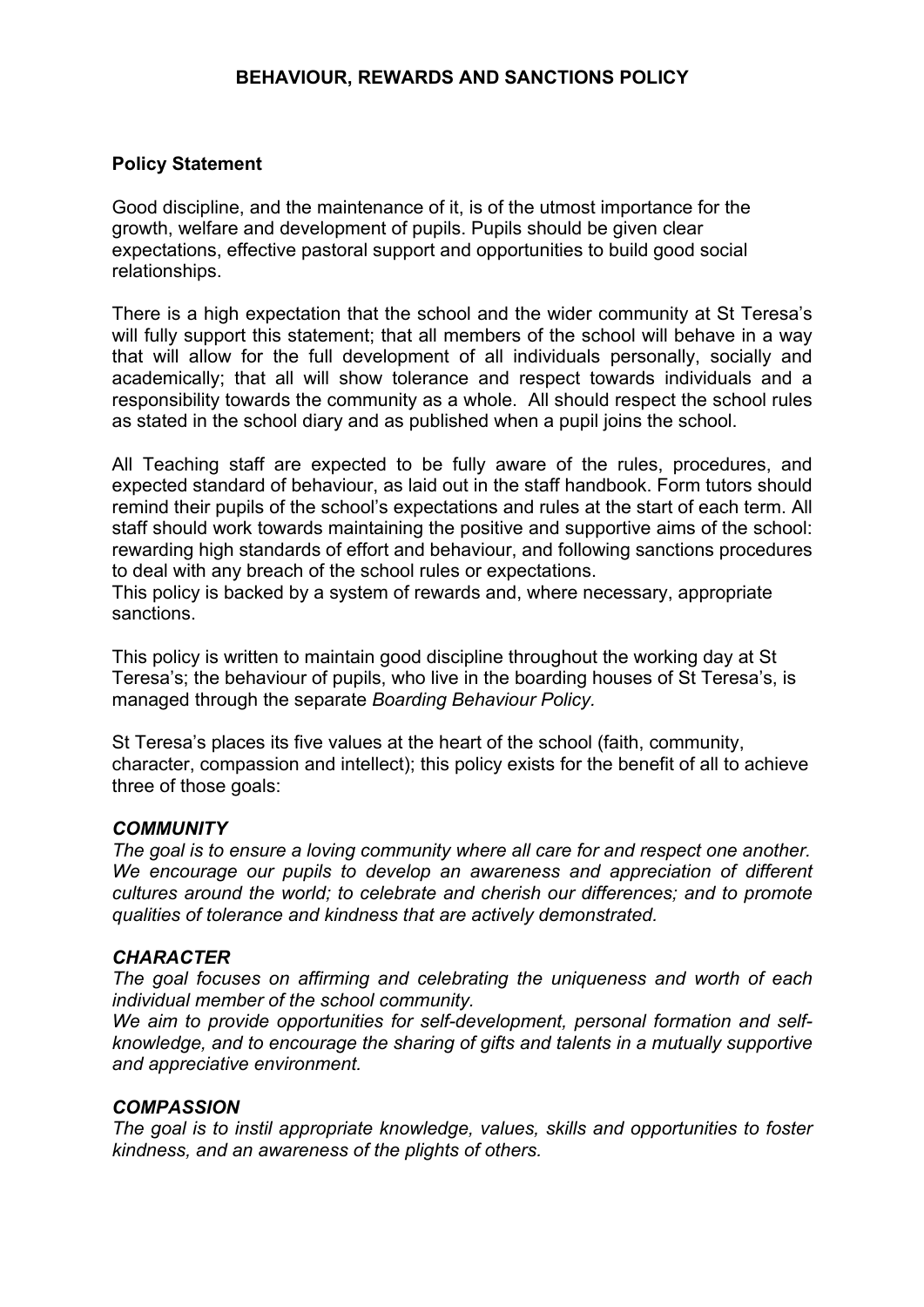*We empower our pupils to address injustice effectively in their community, wider society and around the world, and to encourage moral conviction that impels to action.*

The school's **Code of Conduct** *(see Policy Appendix 1-6)* is published in the pupil diary. The following guidelines are not exhaustive.

## *St Teresa's expects all pupils to show respect as follows:*

# **For Others**

Any actions, words or attitudes which show a lack of respect for others will be taken very seriously. In particular:

- **Disruption:** which shows a lack of respect for both the teacher and other pupils will be dealt with firmly.
- **Relationships:** Public displays of intimacy are not acceptable within the school as they can be embarrassing and draw unnecessary attention to those involved. Pupils engaging in sexual activity on school premises or school outings may be expelled.
- **Bullying:** Any instances of bullying will be dealt with firmly and sensitively as per the school's *Anti-bullying Policy*. Our aim is to prevent bullying of any form. This requires pupils to avoid any deliberate unkindness to another member of the community. It also requires anyone made aware of any such behaviour to report it. The School is prepared to offer help and support to any pupil but bullying will not be tolerated. All pupils should be aware that, depending on the severity and/or nature of the bullying, permanent exclusion may result from their behaviour.
- **Malicious Allegations against a Member of Staff:** a pupil may make an allegation against a member of staff and the possible outcomes of investigations are:
	- o **Substantiated**
	- o **Unsubstantiated**
	- o **False**
	- o **Malicious** an investigation which leads to this decision will be subject to the school's most serious sanctions *(see Policy Appendices B)*

# **For Property**

The property of others is to be respected by all. Pupils should do all they can to minimise the possibility of theft and vandalism by not bringing valuables or significant amounts of money to school. If it is ever necessary to do so, they should be handed to their Form Tutor/Head of Year/Boarding mistress for safe keeping. All clothing and equipment should be clearly marked, and care should be taken to lock away valuable equipment.

• **Theft:** If theft is detected pupils must expect to be either suspended or permanently excluded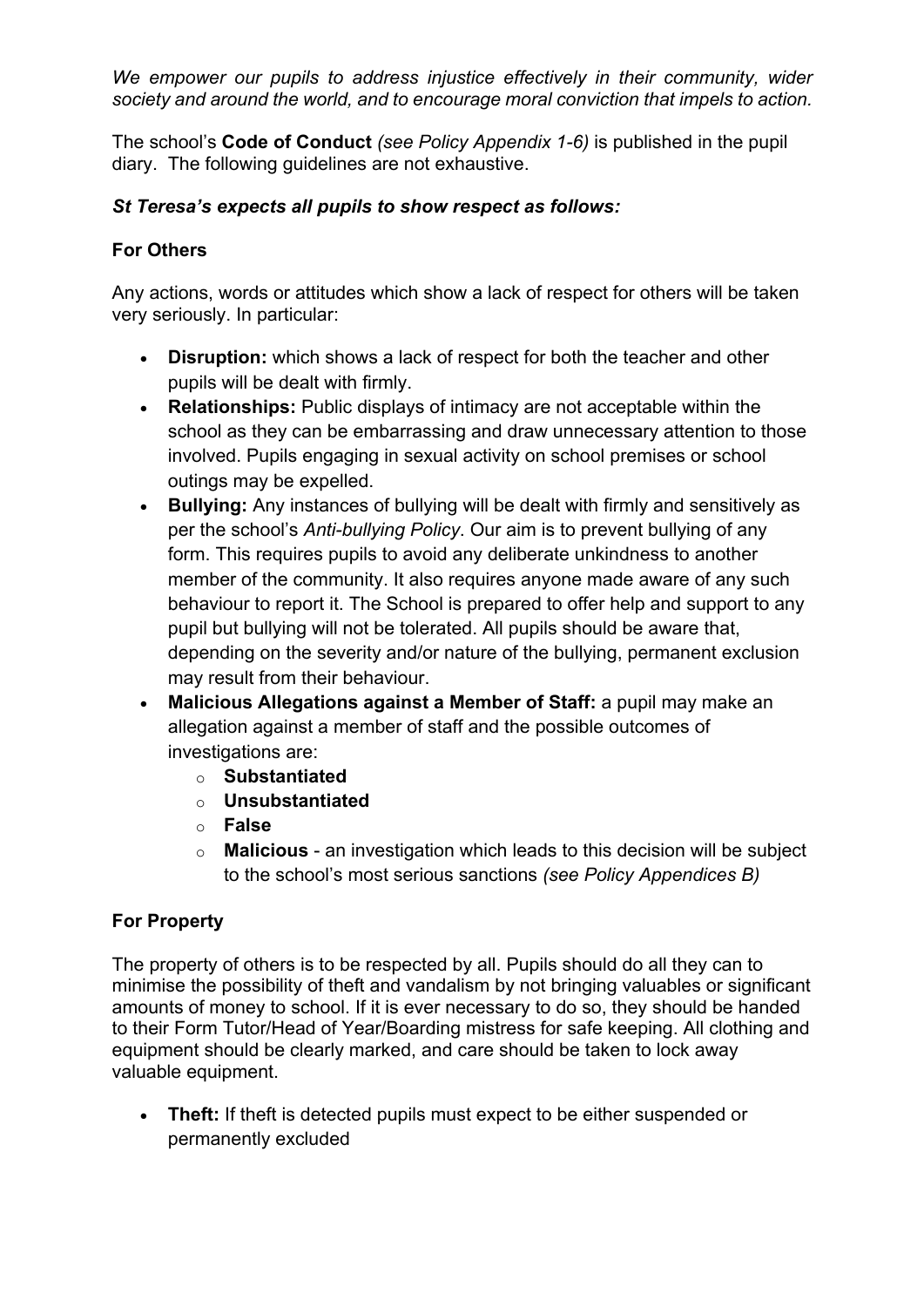• **Vandalism:** Any damage (which includes graffiti) to someone else's property be it a fellow pupil's, a teacher's or the school's property will be taken very seriously. Not only will the damage have to be paid for, but a vandal must expect to be suspended or permanently excluded

# **For Self**

St Teresa's wants all its pupils to have respect for themselves; therefore, the school strongly disapproves of, and will not tolerate, the following:

- **Smoking:** In accordance with legislation, the school is a non-smoking environment *(see policy appendix 7)*, for those who offend internal suspension is likely to be sanctioned in the first instance; after this the sanction will be of a more serious nature
- **Alcohol:** This is far more immediately dangerous than tobacco. Sanctions against those who have possession of or who use alcohol in school will include suspension *(see policy appendix 7)*
- **Drugs:** Drug or solvent abuse (including the possession of illegal drugs) will be regarded very seriously. The severity of the offence is of paramount importance, particularly in regard to its possible influence on others *(see policy appendix 7)*

# **Procedure and Expectations**

St Teresa's is your school; respect it and be proud of it. Do all you can to make St Teresa's a school in which all are treated courteously and are happy; where hard work is respected and rewarded, fair play in sport is valued and artistic endeavour promoted. Remember that if you act in ways which harm the reputation of St Teresa's, you harm yourself, your friends and all members of our community.

All members of the school should be familiar with the policies and procedures which give guidelines on:

- Conduct, friendships and bullying
- Theft and vandalism
- Smoking, drinking and drug abuse

In addition, the following are specified as a practical expression for others and are intended to make life easier for everyone:

- Ø *Be polite and show respect to all members of our community and to visitors to the school.*
- Ø *Move about the school in a quiet and orderly manner - walk, do not run, in corridors and on staircases, and keep to the left.*
- Ø *Make every effort to keep the school tidy - litter must not be dropped in the grounds, buildings or on the way to and from school.*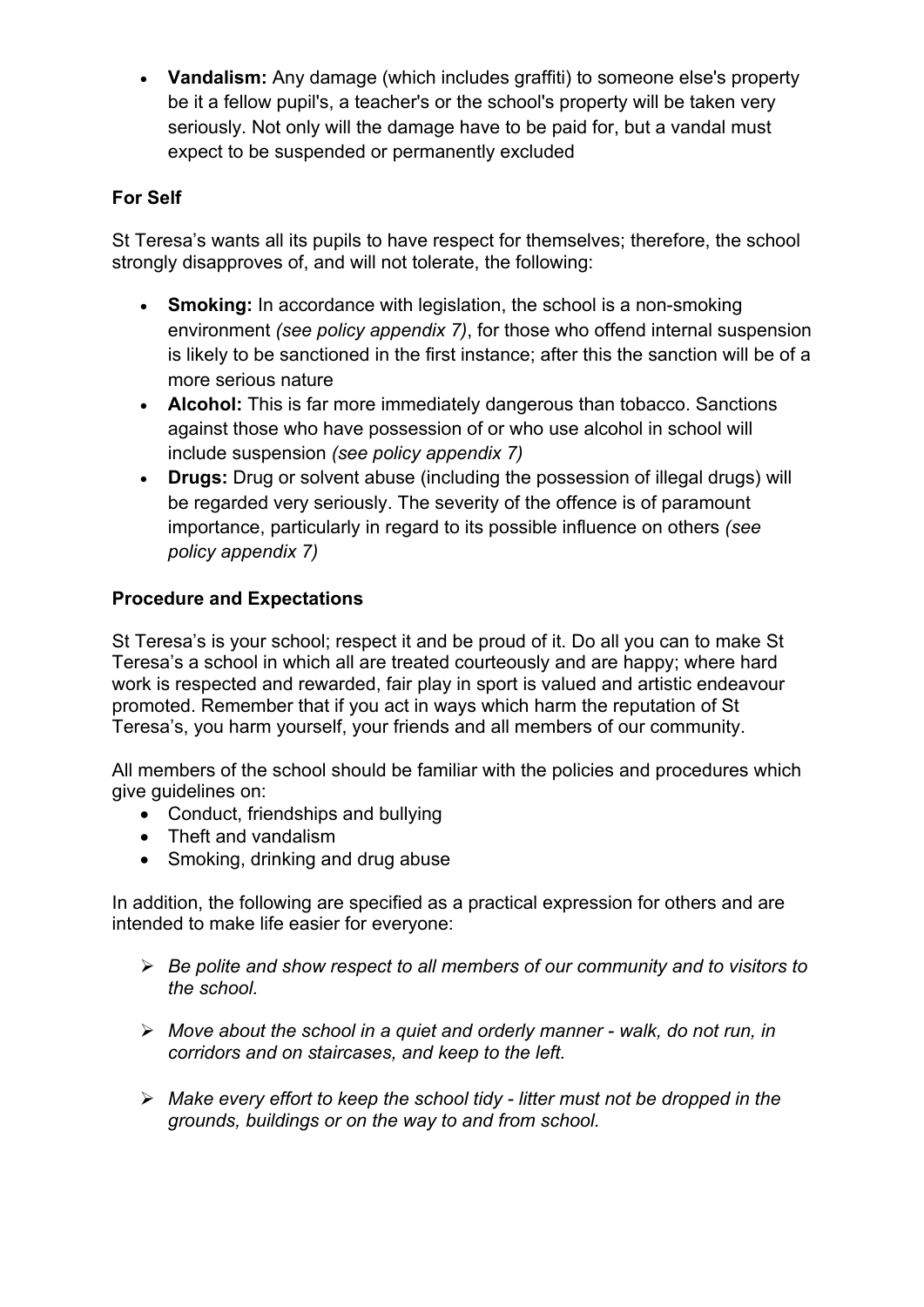- Ø *Make yourself aware of the bounds of the school as specified in the Code of Conduct - no pupil may go beyond the Dorking Drive gate, the swimming pool garden, the top of the main drive or into the woods.*
- Ø *No pupil may leave the school premises without permission - everyone must sign out at Reception and sign in again when they return.*
- Ø *Ensure that all clothing, sports kit and personal possessions are clearly marked with your name.*
- Ø *Use only your allocated locker and be responsible for making it secure. Under no circumstances are you to use or tamper with anyone else's locker.*
- Ø *Pupils who own musical instruments, or are loaned school instruments, must take responsibility for these items. Whilst these items are in school, they must be kept in the blue lockers in the Music Department.*
- Ø *Wear your School uniform (as specified in the uniform regulations) smartly each day, including on the journey to and from school. You may not go home in your sports kit unless you have been taking part in after school sports' fixtures, training sessions or activities*
- Ø *Food provided in the Dining Room must be eaten there and not removed to be eaten elsewhere. Food and drink must not be consumed in, or carried around, the corridors of the school and must not be consumed in classrooms.*
- Ø *Chewing of gum is not permitted.*
- Ø *Any personal electronic equipment brought into school is the responsibility of the individual. All phones for Years 7 – 11 should be kept securely in lockers. Staff may give permission of use of laptops in supervised activities during lessons. Anyone found using mobile phones should expect them to be confiscated for the remainder of the school day on the first offence, overnight for the second offense and over the weekend, to be collected by parents/guardians for any further offenses. Pupils in the Sixth Form may bring mobile phones into school but may only use them in the Sixth Form Centre.*
- Ø *Arrive promptly in School for the formal start of the day at 8.35am.*
- Ø *Sixth Form drivers - If you have permission to drive a car to school a permit specifying the names of the driver and permitted passengers, and to confirm permission to park on site, should be displayed at all times. Permission to drive a car to school may be granted to members of the Sixth Form by the Head of Sixth Form upon written request from the parents. You may not be driven by another pupil without the written consent of parents of both parties.*

Please remember that your behaviour out of school reflects on us all. Show courtesy to others, for instance by making way on the pavement. Avoid eating, drinking, noisiness or thoughtless behaviour in public. Wear your uniform properly and with pride.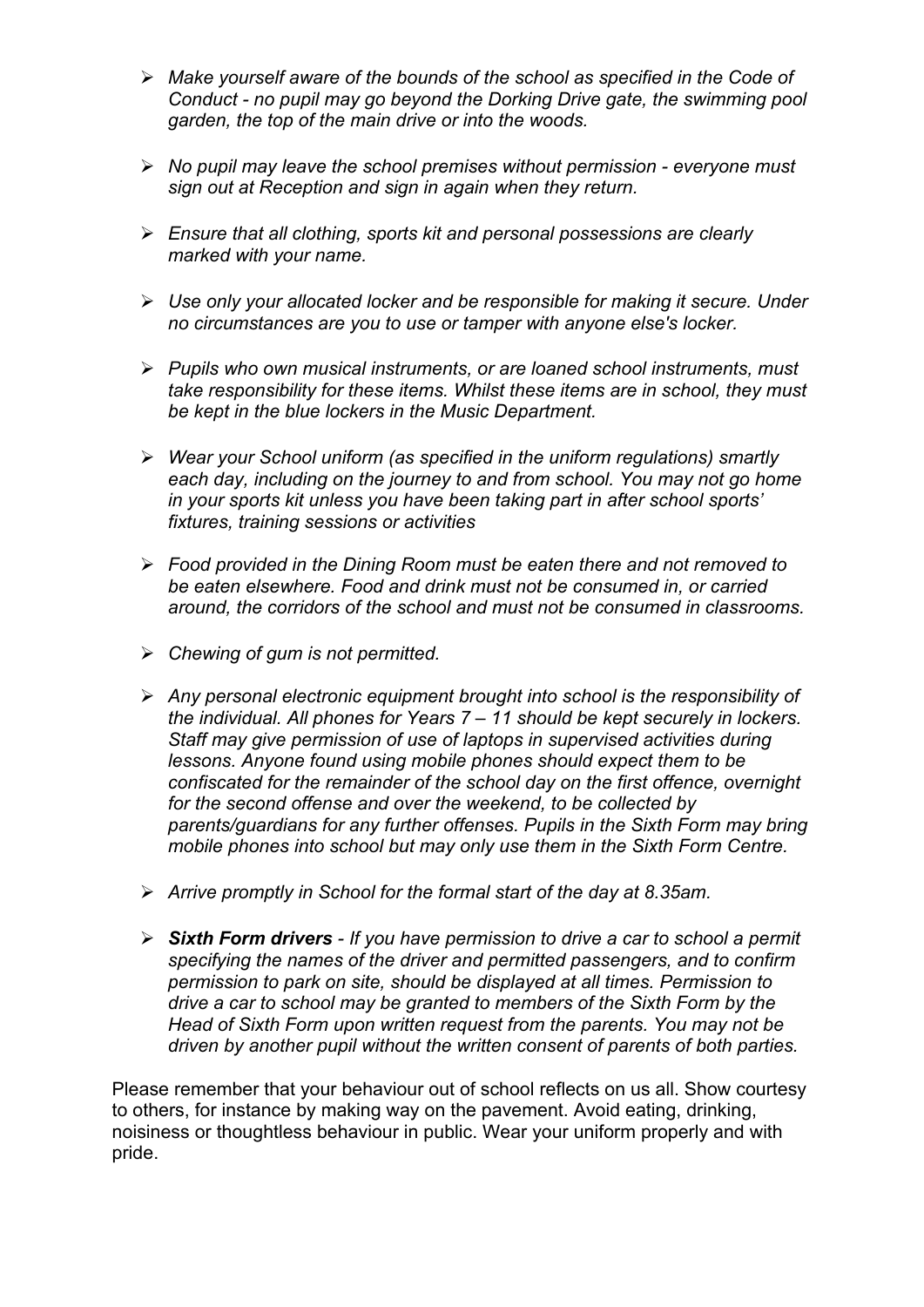### **Behaviour on a School Trip**

It is expected that all pupils observe the highest standard of politeness, courtesy and conduct at all times. The pupils are representing the school **at all times** and it is expected that they will behave in a way that reflects positively on them as well as the school. Pupils are reminded of their expected behaviour in meetings prior to the trip and during the trip. The member of staff leading a trip reserves the right to decide whether or not mobile phones or any other electronic devices may be taken on the trip and when they may be used if taken. As part of the paperwork for residential trips, a signed behaviour contract is required. Where a pupil's behaviour is such that it is likely to cause disruption or spoil the enjoyment of others or be a danger to others, then, if necessary, arrangements will be made for the pupil to be removed from the trip. The School will be consulted first for advice. Any additional costs required will be met by the parents of the individual concerned. The trip leader in conjunction with the designated member of the SLT will make the final decision and will contact parents or designated emergency contact person.

### **Classroom Code of Conduct**

- $\triangleright$  We have the right to learn this means:
	- o *Everybody should:*
		- arrive on time
		- listen to instructions
		- bring the proper equipment
		- work quietly
		- do her homework
	- o *Nobody should:* 
		- disrupt lessons
		- interfere with the work of others
		- interrupt when others are speaking
- Ø **We all have the right to be treated fairly** this means:
	- o *Everybody should:*
		- be considerate
		- respect each other's belongings
	- o *Nobody should:* 
		- make racist or sexist comments
		- swear or name call
		- fight or bully
- Ø **We all have the right to work in a clean and attractive environment** this means:
	- o *Everybody should:*
		- wear the correct uniform
		- respect our classrooms, locker rooms, communal areas and the grounds
	- o *Nobody should:* 
		- **•** drop litter
		- eat in classrooms or the corridors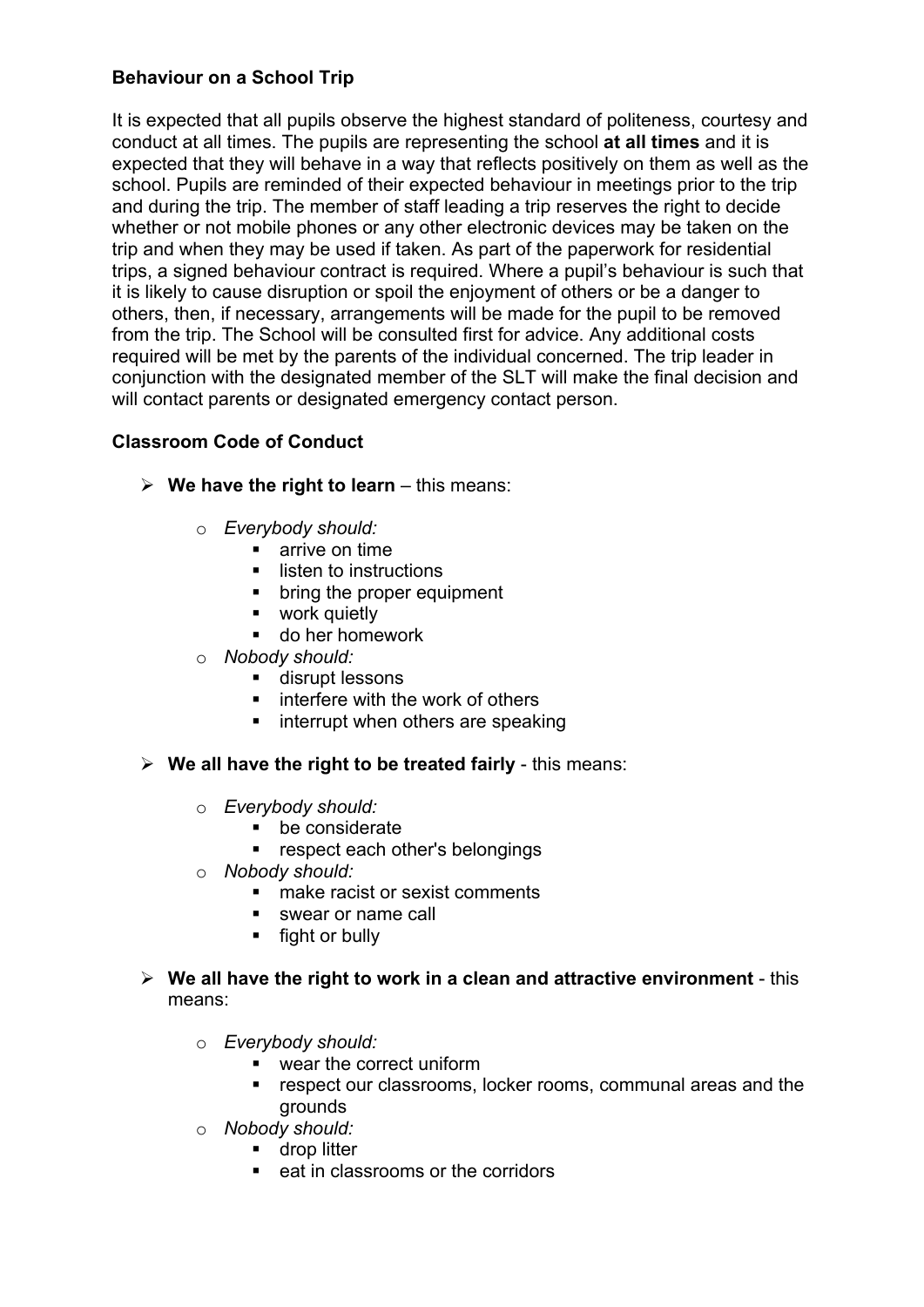- cause damage of any sort or vandalise property belonging to the school or its community
- Ø **We all have the right to be safe** this means:
	- o *Everybody should:*
		- use equipment properly
	- o *Nobody should:* 
		- run or push
		- act dangerously

## **We expect all Pupils to:**

- arrive on time and, before form time and lessons, wait to be invited into the classroom by a member of staff
- organise yourself in the classroom in an appropriate manner (i.e. no running or rushing for particular desks/seats).
- arrive with all textbooks, exercise books and other equipment that is relevant and expected.
- listen carefully to instructions.
- complete all tasks that the teacher has set in an orderly and appropriate way the instructions for the activity must always be followed carefully.
- listen in silence and be attentive whenever the teacher is instructing / explaining / talking. St Teresa's will not tolerate any interruption of the teacher.
- listen in silence and be attentive whenever a fellow pupil has been asked to contribute/make an observation/explain something - we will all follow common courtesy and listen to each other.
- seek the teacher's permission to contribute to class discussion by raising your hand.
- complete all work by the deadlines that you are given no late work will be accepted unless an acceptable explanation has been given to the teacher or where previous arrangements have been made.
- note that swearing will not be tolerated.
- ensure that all classrooms are left neat and tidy at the end of every lesson. All classes will need to check the state of the room at the end of each lesson.
- note that no eating or chewing gum is allowed in class ask permission before having a drink.
- arrive and leave the class dressed as per the school uniform rules.

At the start of every academic year, the Heads of Year and form tutors will work with their year group to ensure that the classroom rules for form time, lessons and lunchtime are understood and added to as required *(see Policy Appendices A4).*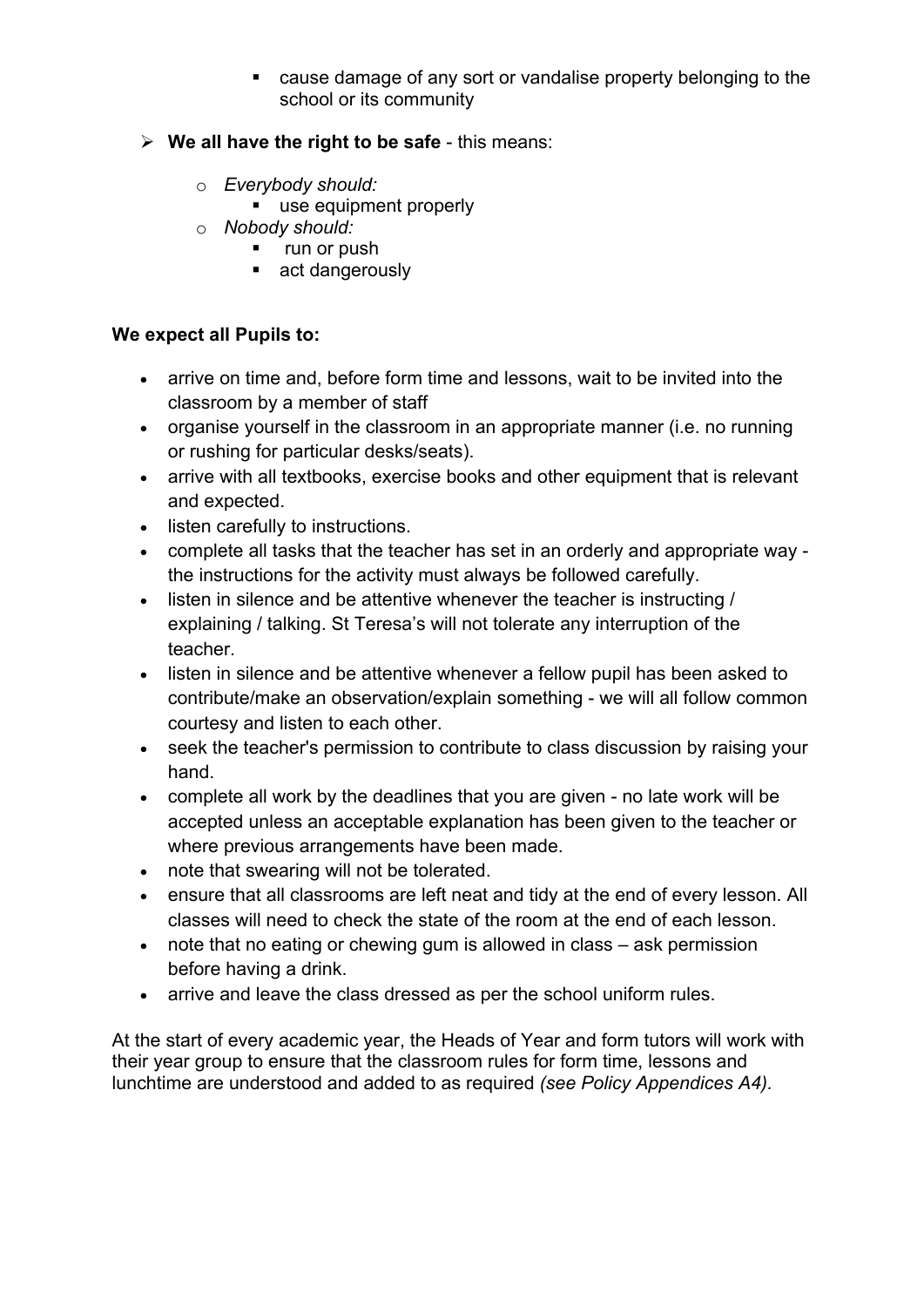### **Monitoring Behaviour**

As part of the duties of the Form Tutors, Heads of Year and the Deputy Head (Pastoral) behaviour of a pupil may be monitored through the use of a report card. The card will be personalised to the pupil.

### *REWARDS and SANCTIONS*

Positive behaviour is rewarded through merits, commendations and communication to parents/guardians. Negative behaviour incurs order marks, lunchtime and after school detentions. Sanctions will be at a level that reflects the severity of the offence, the possible influence on others and the maturity of the pupil.

### **REWARDS**

Pupils are rewarded through merits and commendations:

### **Merits**

These can be given for good work, excellent behaviour, or a good deed. They are credited to the pupils' Houses. Merits are recorded electronically on iSAMs, by the individual member of staff.

#### **Years 7 – 9**

The Head of Year will reward a pupil who receives:

- **20 merits** with a **bronze** merit certificate
- **40 merits** with a **silver** merit badge
- **60 merits** with a **ruby** merit badge
- **80 merits** with a **gold** merit badge
- **100 merits** with a **diamond** badge
- **125 merits** with a **platinum** badge
- **150 merits** with a **rose diamond** badge
- **200 merits** with a **black diamond** badge
- **250 merits** with a **purple holographic** badge

Badges are returned on receipt of the next level of award. The highest value badge achieved may be kept.

### **Year 10 & 11**

The top merit scoring forms each term have pizza in the last week of term.

Years 12 & 13 do not generally receive merits. Every week in the newsletter, individuals (nominated by a member of staff) are identified and praised for any achievements (academic and pastoral).

After each report cycle, the Head of Sixth form sends letters home praising the girls' achievements.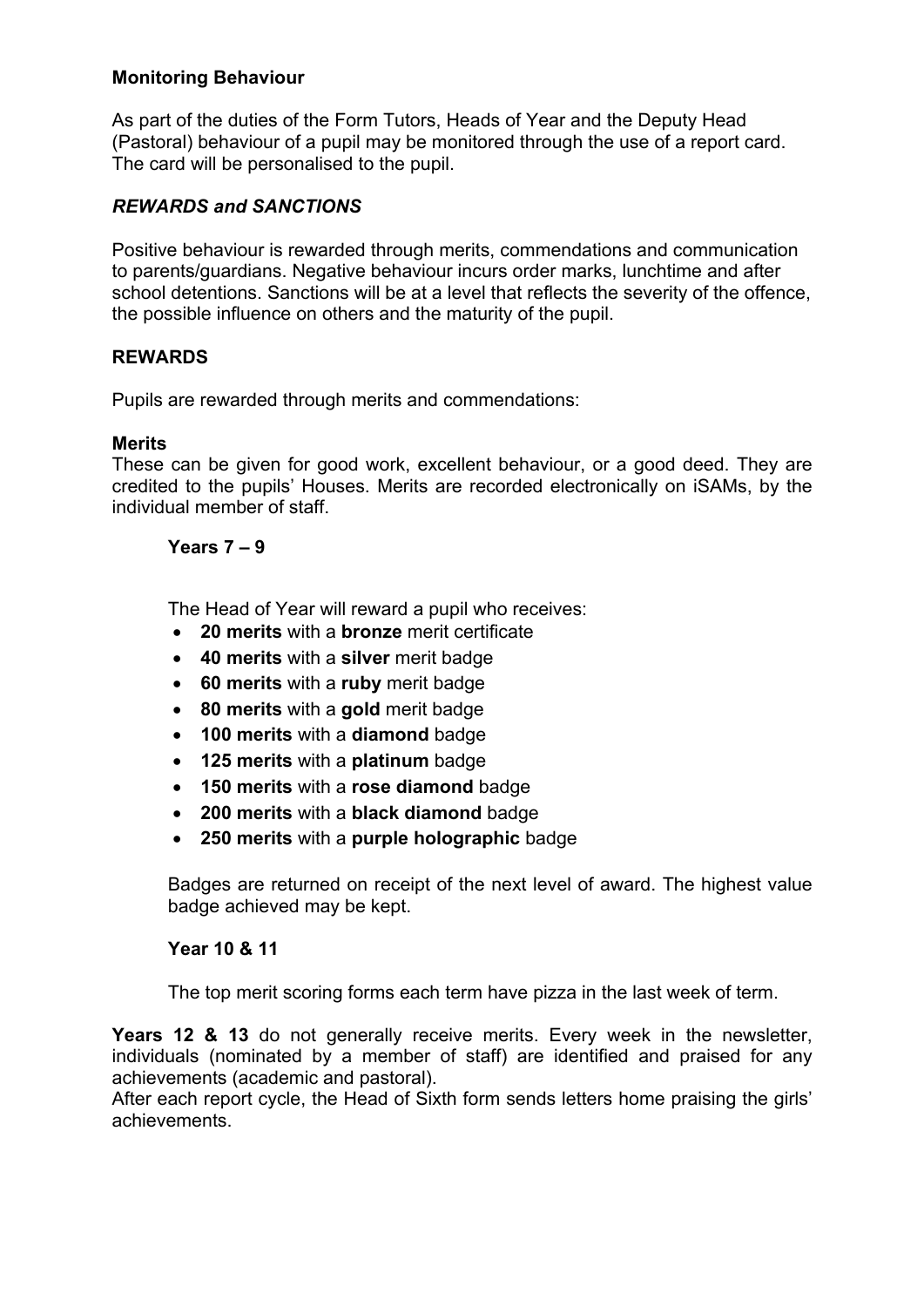### **Department Commendation**

A Head of Department may award a department commendation for an outstanding piece of work. The commendation is worth 5 merits. The Head of Department records the commendation electronically and notifies the staff secretary who issues the certificate to the Head. The commendation will be awarded in the year assembly.

#### **Headmistress' Commendation**

This is awarded for an outstanding extended piece of work or for service to the school. The member of staff who wishes to award the commendation should discuss it with the Head. Once approved, the member of staff records the commendation electronically on the Day Book and notifies the staff secretary who issues the certificate to the Head. The commendation is worth 10 merits, it is given out at a main school assembly and a letter of notification is sent to the pupil's parents or guardians.

### **SANCTIONS**

Minor infractions of the school rules and expected behaviour should be dealt with immediately by the member of staff concerned.

#### **No member of staff should ignore poor manners or behaviour**.

A verbal warning should be given **and/or** a written comment may be made in the pupil's diary.

Infractions of the school rules by Sixth Form pupils should be referred to the Head of Sixth Form, in the first instance. Subsequent infractions will be passed to the Deputy Head. Serious infractions will be assessed and dealt with after discussion with the Head.

#### Order Marks

These are issued at the discretion of a member of staff and **will be** given for:

Rudeness

Persistent lateness Repeatedly forgetting books and equipment Persistent failure to adhere to uniform regulations Persistent misbehaviour

Order marks are recorded electronically, by the individual member of staff, on the iSAMs. The pupil is informed that the order mark has been given.

Through iSAMs, the Heads of Year and Houses will monitor sanctions and will talk to the pupil about their behaviour.

If a pupil receives 3 order marks in a term, the parents or guardians are informed in writing by the Head of Year and the pupil will complete a lunchtime community service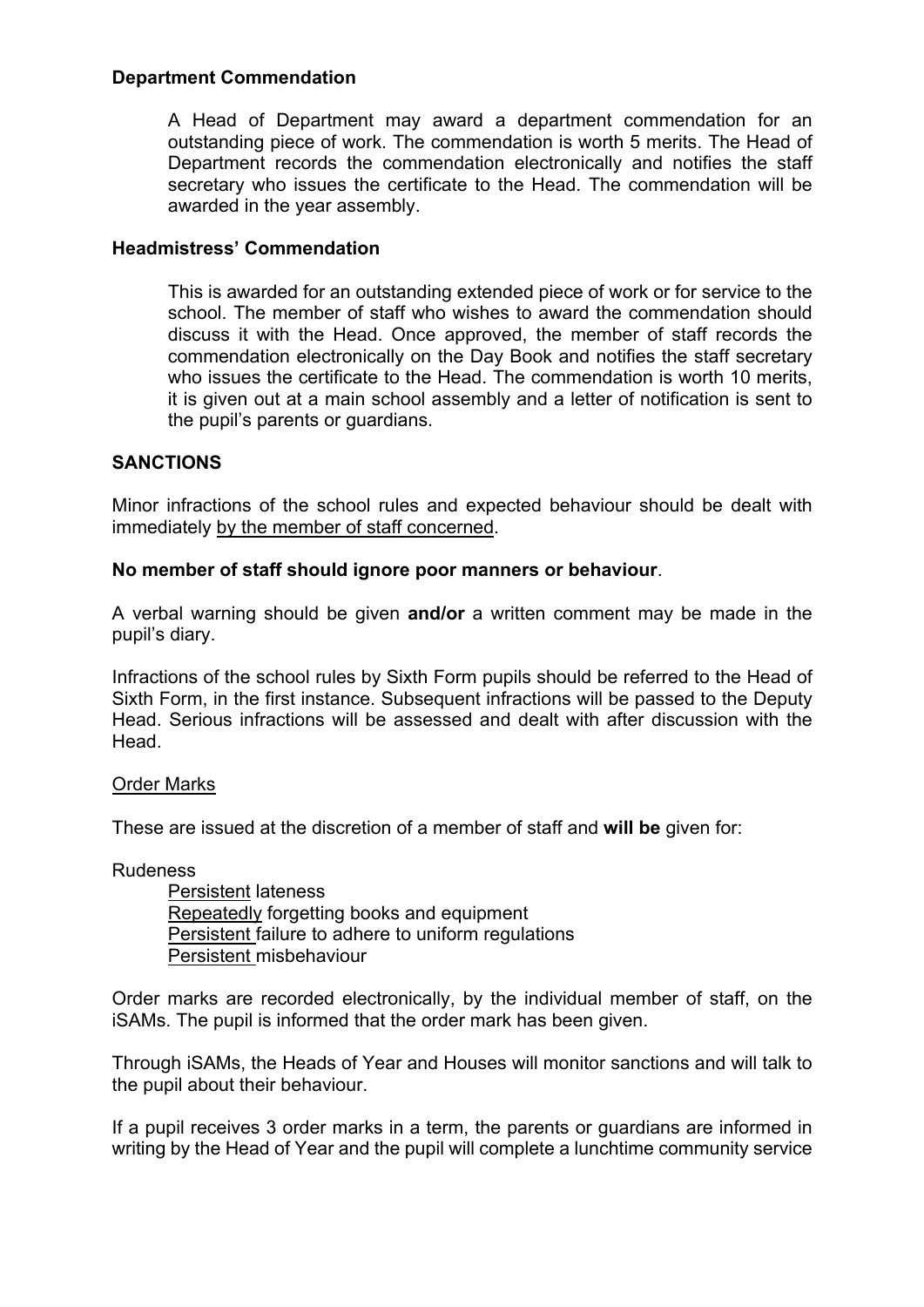task overseen by either the form tutor or Head of Year. The next order mark automatically results in an after-school detention.

### **Order marks are not given for trivial offences e.g. first offences re uniform, make-up, jewellery.**

#### **Detentions**

**Department detentions**: failure to hand in homework or to complete work to a satisfactory standard will result in a lunchtime detention. The time, date and reason for the detention is logged electronically.

If a pupil receives 3 lunchtime detentions in a term, the parents or guardians are informed in writing by the Head of Year. The next detention automatically results in an after school.

**After school detentions:** in addition to the above, this sanction may be used when deemed necessary by the Head or Deputy Head (Pastoral) when a pupil has committed a more serious infraction of a school rule. These detentions are supervised by a member of the SLT. Parents or guardians of a pupil will be informed with a minimum of 24 hours' notice of the after-school detention and they are expected to acknowledge the detention.

#### **Suspension**

This occurs at the discretion of the Head and, usually, with discussion with the Deputy Head.

Suspension will be sanctioned when there has been a serious breach of the school rules, such as:

- **improper use of mobile phones or email**
- **bullying**
- **extreme disruptive or destructive behaviour**
- **malicious accusations against staff, possession or use of cigarettes, e-cigarettes or vaping equipment, alcohol, drugs or a weapon** *(see policy appendix 7)*

A pupil may be suspended from school **internally** for a half, whole or number of days. During that time they will be provided with work by the staff from whose lessons they are withdrawn; they will not be allowed to spend the break or lunchtime with their peers and they will be supervised by the SLT or Head of Boarding.

A pupil may be suspended from school **externally**. The Head will decide the period of time for the temporary suspension. The parent or guardian will be expected to come to the school to discuss the pupil's behaviour and to remove the pupil from the premises.

Parents and guardians will be notified both verbally and in writing of the suspension, and a record of this placed in the pupil's file.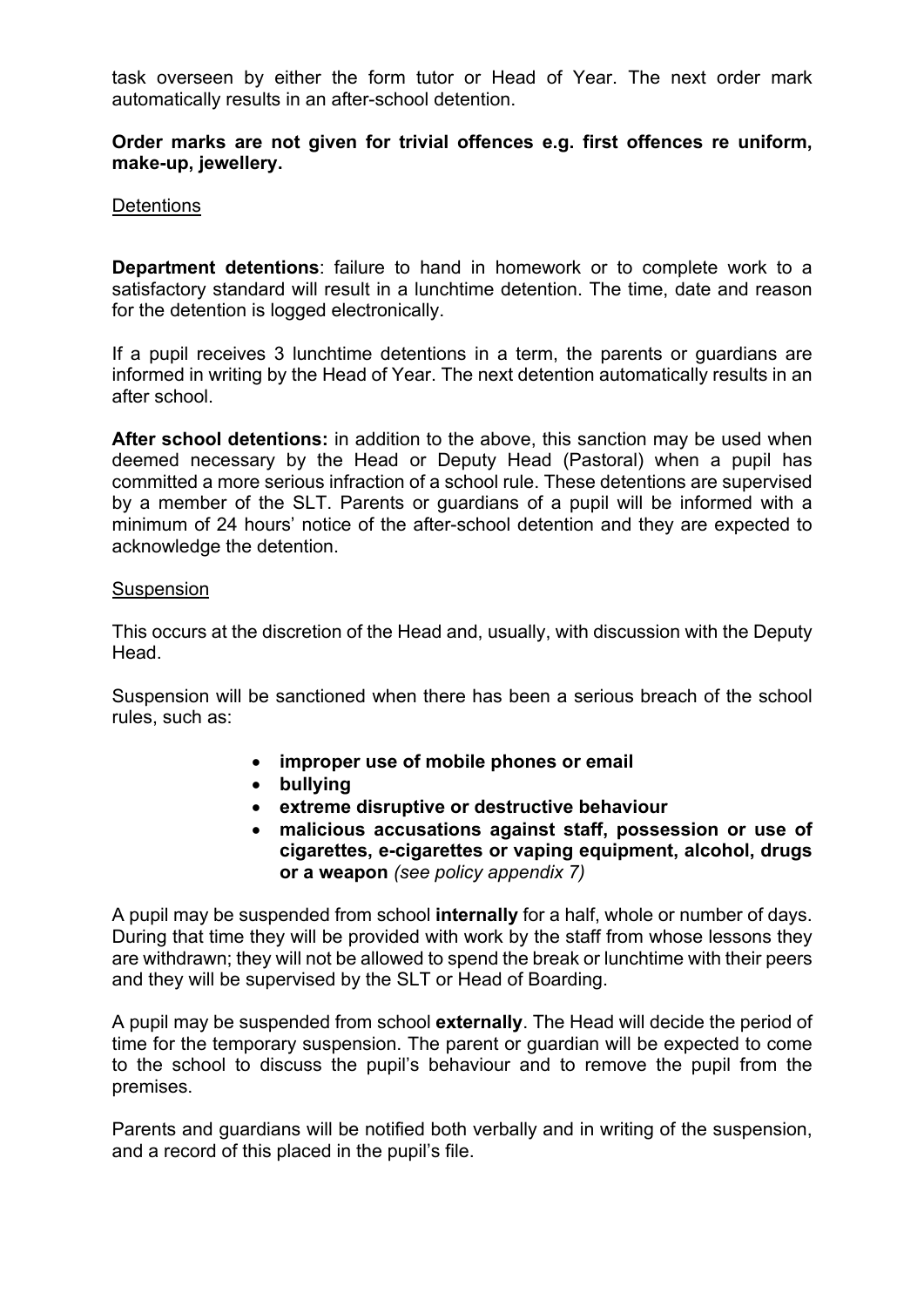In the case of the most serious breaches of the school rules or code of conduct, a pupil may be **permanently excluded** from the school. This decision will be taken by the Head in conjunction with the Board of Governors.

### **The school does not use corporal punishment.**

### **Pastoral Monitoring**

The Heads of Year are responsible for monitoring the iSAMs entries for merits, order marks and detentions. These are reported to the parents or guardians on the pupil's school report.

The Deputy Head (Pastoral) monitors and keeps an overview of serious sanctions, in addition there are records of pastoral and behaviour concerns, bullying (including racial, religious and gender intolerance). This information is held on a pastoral monitoring spreadsheet and in CPOMS.

> Behaviour Policy First completed version 01/2015 JE – amended and updated 06/05/15 JE *R & S Policy Reviewed 09/12 JE/VL 06/13 JE/VL 08/14 JE Reviewed and updated 22/05/15 JE New Behaviour, Rewards and Sanctions Policy created from merged policies JE/JG/LKS/JW 25/05/16 Updated JE 22/03/2017 updated JE 22/06/17 Reviewed and updated JE & HoYs 27/06/18 Updated PCA/VLO 2/9/2019 Updated PCA/VLO 5/3/2020 Updated PCA/VLO 12/5/2020 Reviewed PCA/VLO 4/3/2021*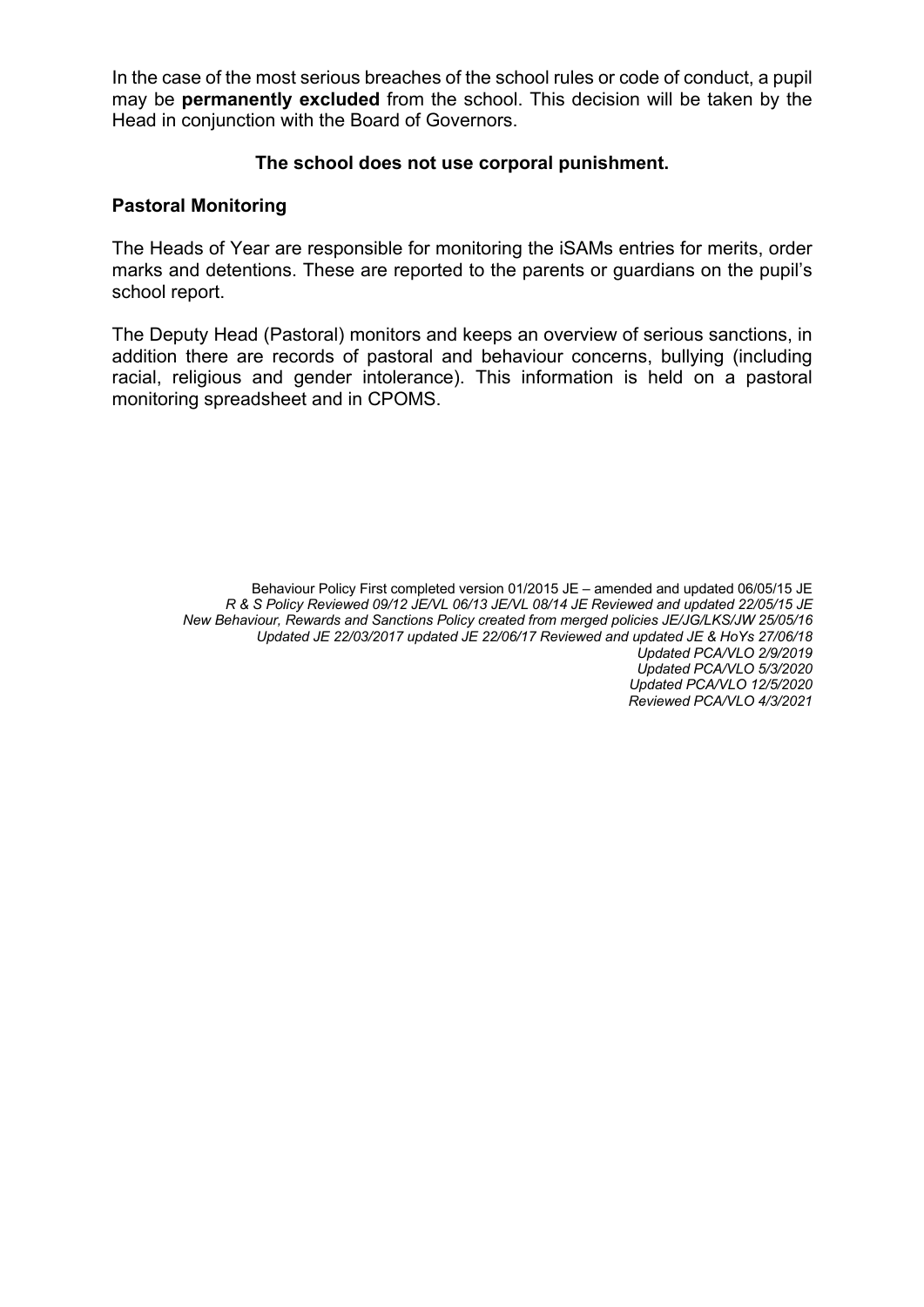### *APPENDIX 1*

#### *As published in the pupil diary:*

#### **ST TERESA'S CODE OF CONDUCT**

Registration: **All** pupils must attend morning registration; a pupil arriving after registration has closed or who misses registration for an extra-curricular lesson must sign in immediately at Reception.

Absence: School should be informed by email or telephone **on each day** of absence - no later than 09:00.

Day girls remaining in school after 16.30 must be in Study or with a member of staff and inform their Form Tutor at Registration and sign out when they leave.

**Before form time and lessons**, pupils should not enter classrooms or teaching areas until invited to do so by a member of staff. Pupils are expected to line up outside classrooms and wait quietly. In the classroom pupils should wait to be invited to sit by the member of staff.

If a pupil feels unwell, they must ask permission from a member of staff to report to the Medical Centre. **No pupil** may telephone / text / email parents or guardians to ask to be collected. The decision to send a sick pupil home is taken by the school nurse in conjunction with one of the Deputy Heads or the pupil's Head of Year.

Day girls must not go into the dormitories/study bedrooms. They may only go into boarders' common rooms when invited and authorised by a member of staff. Boarders in Years 7-11 are not allowed upstairs during the school day.

All money and valuables should be locked in a pupil's locker. Alternatively, items can be handed to the Form Tutor or Head of Year. The school cannot be held responsible for such items. Pupils are advised to use padlocks on their bags.

No pupil may at any time bring into school or use cigarettes, drugs or alcohol. Possession of these articles will be treated as a very serious offence. Possession or use of drugs on school premises may result in immediate expulsion.

Damage: Damage or defacement to school property must be reported immediately to the Form Tutor/Boarding Mistress. Offenders will be expected to pay repair costs.

Bounds: No pupil may go beyond the Dorking Drive gate, the swimming pool garden, the top of the main drive or into the woods.

Food is not to be consumed in classrooms, corridors, the Sports Hall or any other teaching area.

Chewing gum is not allowed in any part of the school premises, including boarding areas.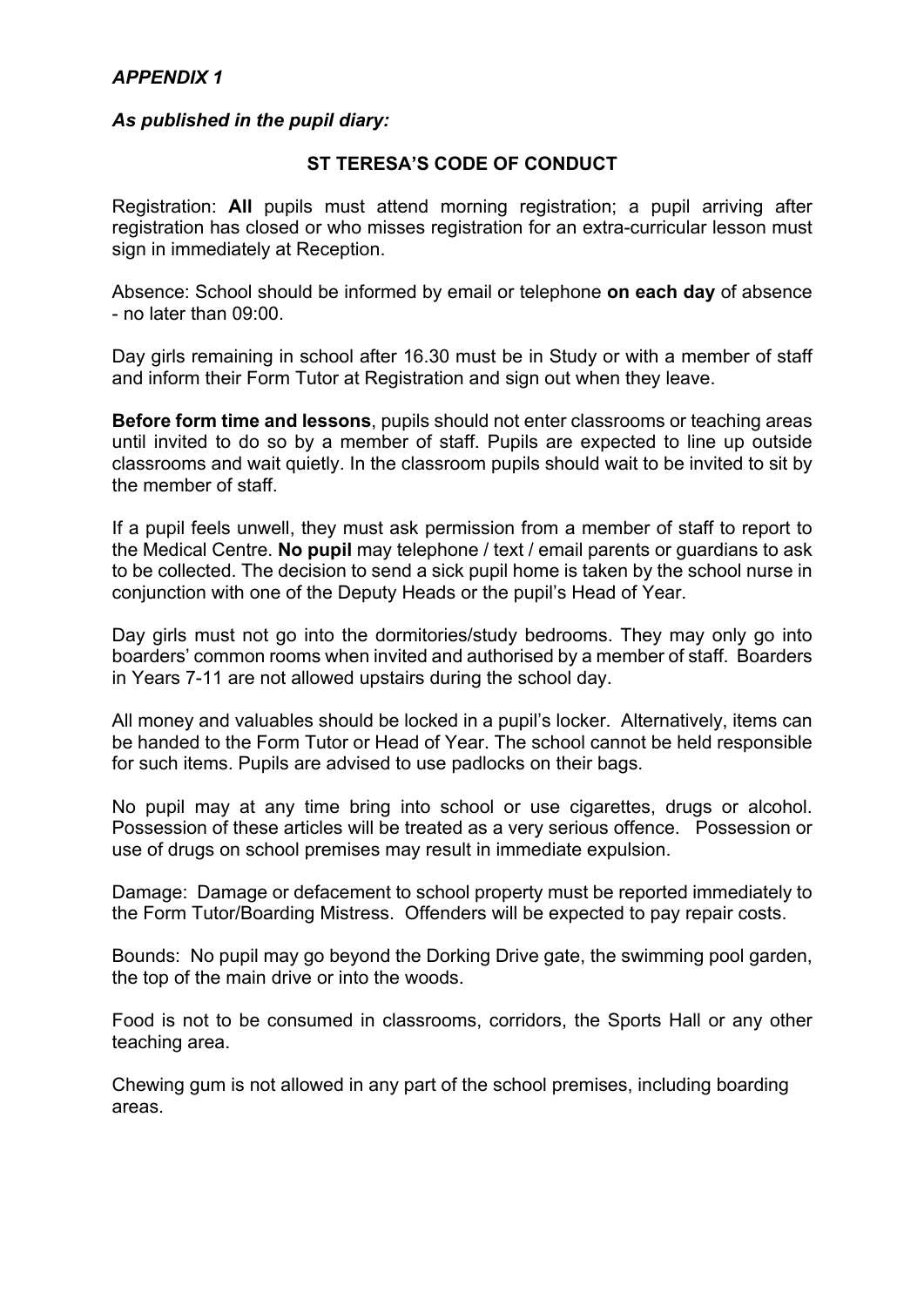# *APPENDIX 2* **Years 7 - 11 Uniform List**

Girls in Years 7 – 11 wear a navy jacket and school kilt or school trousers every day. The girls are expected to wear uniform from the list below – **NO additional or alternative items may be worn.** 

#### **Unless indicated**\***, all uniform items should be purchased through our suppliers, Schoolblazer.**

The girls are expected to take pride in their appearance at all times:

- Hair styles should be conventional and natural in colour. Long hair should be tied back completely, and hair should be generally tidy.
- Hair bands should be plain dark blue, black or pink.
- Any type of vest top worn under school shirts must be **white**
- **Suitable, sensible black shoes** should be worn at all times shoes should be **black leather - not high heeled or pump/trainer style footwear.**
- Earrings should be in the form of a simple stud and **may only be worn in the ear lobe - one in each ear lobe.**
- **Year 11 are allowed one ring on their finger.**
- **Multiple earrings and piercings in any other part of the ear are NOT permitted**
- No other form of body piercing is allowed.
- **Make-up or nail varnish is not acceptable with school uniform.**
- Items of jewellery permitted are a necklace with a religious significance and a simple wristwatch which should have the pupil's name on it.

#### **Uniform:**

Navy one button fitted jacket with cerise lining Navy and pink tartan kilt (**worn on the knee** – kilts must not be shortened) or tartan trousers Pink and white stripe revere collar blouse (long and short sleeve options) Navy jumper with cerise stripe at v Navy knee high socks\* or navy opaque or cotton microfibre/wool tights\* Navy ankle socks\* (optional for summer) Navy art overall (Years 7 – 9) Navy reversible storm-proof branded jacket (optional) Navy/black coat Branded puffa jacket (available from the school) Navy and cerise scarf (optional) Black leather shoes (not purchased from Schoolblazer)

#### **Schoolbag: girls may use their own bags for school – it needs to be sensible and appropriate to carry schoolbooks and equipment eg. back-pack or satchel style bag**

#### **Sportswear:**

Navy and cerise tracksuit top Navy and cerise hoodie Navy training pant with cerise pipe Cerise and navy polo shirt Navy and cerise skort Navy crested cycling shorts White PE socks Navy Speedo Endurance swimming costume\* White crested swim cap

Swimming goggles (years 7 to 9) Navy games socks with cerise turnover top Navy crested base layer top (optional) Navy crested base layer legging (optional) Navy and cerise athletics/ cross country vest (optional) Shin pads (years 7 to 9) - (can be bought through school) Navy and cerise games bag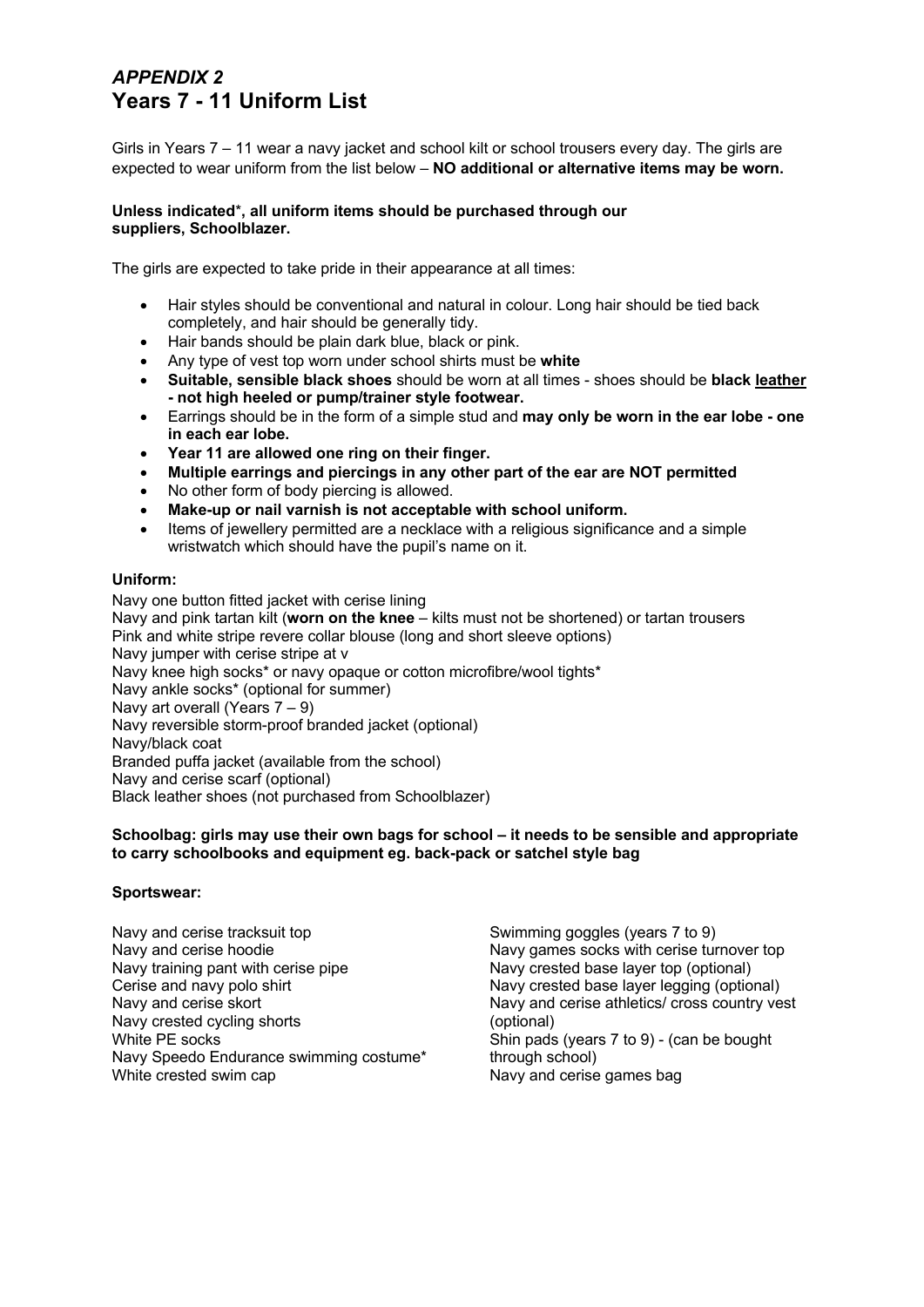# **Sixth Form Uniform List**

Girls in the Sixth Form wear a navy suit every day, either a skirt suit or trouser suit. The girls are expected to wear uniform from the list below – **NO additional or alternative items may be worn.** 

#### **Unless indicated**\***, all uniform items should be purchased through our suppliers, Schoolblazer.**

The girls are expected to take pride in their appearance at all times:

- Extreme versions of jewellery make up or nail varnish are not acceptable with school uniform.
- Hair styles should be conventional, natural in colour and generally tidy.
- Hair bands should be plain dark blue, black or pink.
- Any type of vest top worn under school shirts must be **white**
- **Suitable, sensible black footwear** should be worn at all times shoes should be **black leather - not high heeled or pump/trainer style footwear.**
- Earrings should be in the form of a simple stud and **may only be worn in the ear lobe - two in each ear**
- **Nail varnish colour can be selected from an approved colour palate**
- **Multiple earrings are not permitted**
- No other form of body piercing is allowed.

#### **Uniform:**

Navy two button fitted jacket with cerise lining Navy suit skirt (two styles available with and without waistband) or navy suit trousers Pink and white stripe blouse (revere or to neck) long and short sleeve options Navy plain cable knit jumper\* (optional) Navy knee high socks<sup>\*</sup> or navy opaque or cotton microfibre/wool tights<sup>\*</sup> Navy ankle socks\* (optional for summer) Navy art overall (Years 7 – 9) Branded puffa jacket (available from the school) Navy reversible storm-proof branded jacket (optional) Navy packaway waterproof (optional) Navy and cerise scarf (optional) Black leather shoes (not purchased from Schoolblazer)

#### **Schoolbag: girls may use their own bags for school – it needs to be sensible and appropriate to carry schoolbooks and equipment eg. back-pack or satchel style bag**

#### **Sportswear:**

Navy and cerise tracksuit top Navy and cerise hoodie Navy training pant with cerise pipe Cerise and navy polo shirt Navy and cerise skort Navy crested cycling shorts White PE socks Navy Speedo Endurance swimming costume\* White crested swim cap Swimming goggles (years 7 to 9) Navy games socks with cerise turnover top Navy crested base layer top (optional) Navy crested base layer legging (optional) Navy and cerise athletics/ cross country vest (optional) Shin pads (years 7 to 9) - (can be bought through school) Navy and cerise games bag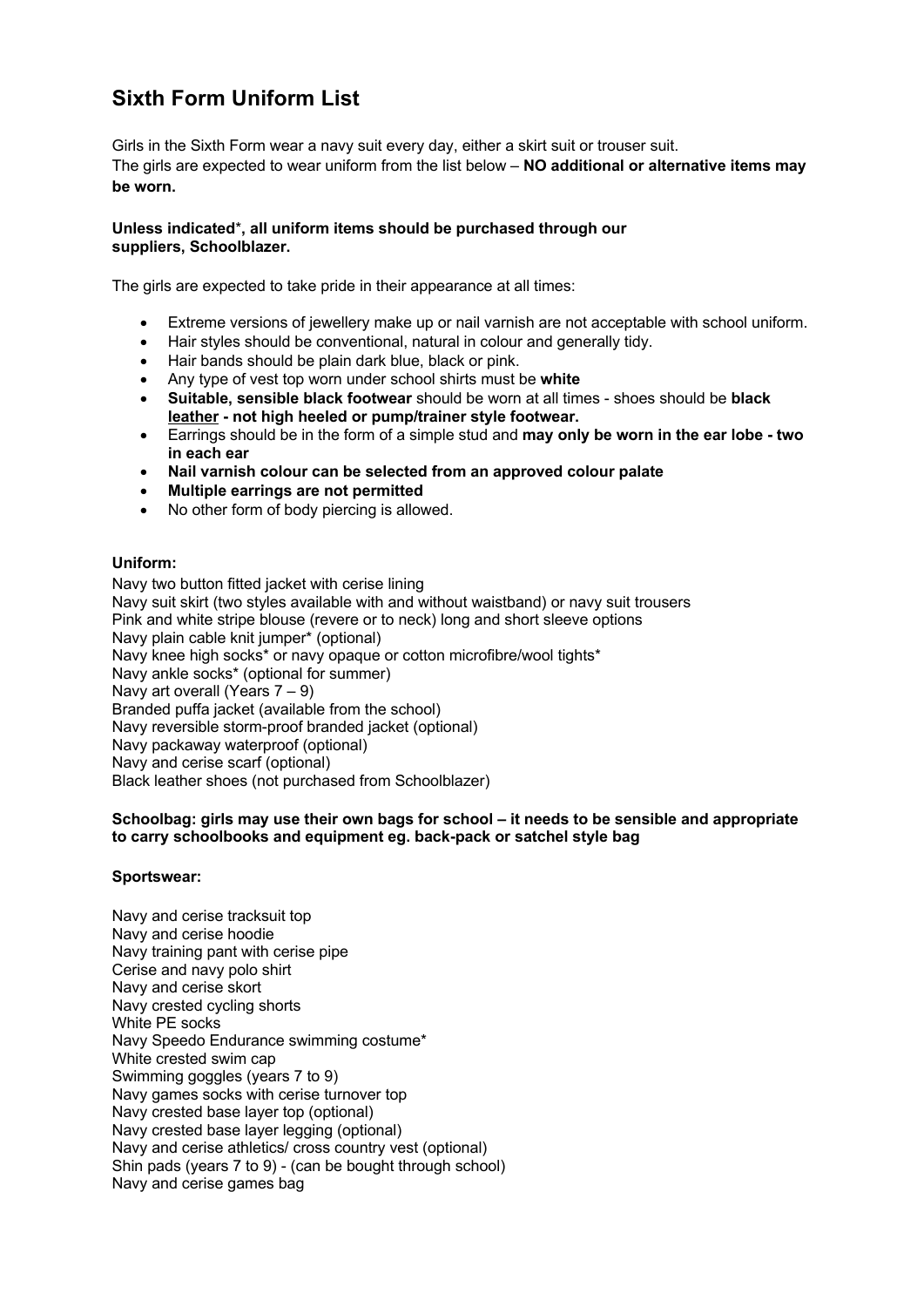### *APPENDIX 3*

# **School Transport Rules**

- 1. Seat belts must be worn at all times.
- 2. Pupils must remain in their seats throughout their journey.
- 3. Pupils are not allowed to eat on the bus.
- 4. Their behaviour must in no way distract the driver whilst he is driving.
- 5. Pupils are expected to follow all the driver's instructions as requested.
- 6. Escorts are not provided on the buses and your daughter is under the driver's jurisdiction for the duration of the journey.
- 7. Pupils are expected to behave responsibly at all times they are ambassadors for the School.
- 8. No child under Year 3 can be carried.
- 9. Only children aged 12 years or more, or over 135cm tall, may travel in the front seats and must wear the seat belt provided.

Please be aware that any pupil reported to be not adhering to these rules will be dealt with through the School's Rewards and Sanctions Policy. The School also reserves the right to remove any pupil from school transport permanently if they persistently ignore the rules and regulations.

These rules and regulations are in place to ensure that the law is adhered to and, for the health and safety of the pupils, drivers and public.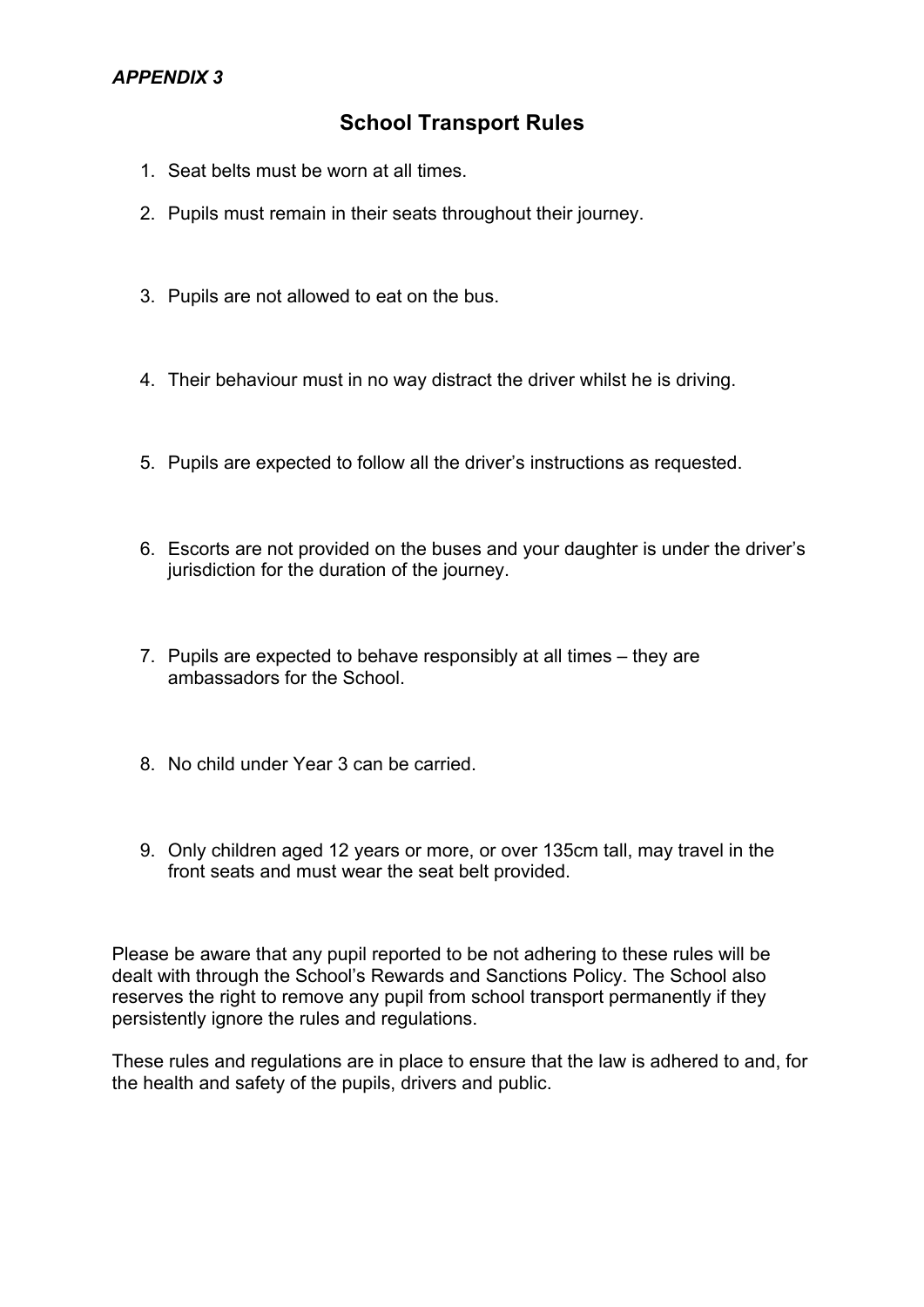# **CLASSROOM RULES**

- Before form time and lessons wait until you are invited into the classroom
- Be polite and helpful to teachers and your peers
- Do not talk when teachers are talking
- Treat everyone as you would like to be treated
- Do not touch any member of staff's property in the room
- Respect your, and your classmates', property
- No eating or drinking in classrooms at any time
- Do not write on the boards
- Put chairs under desks
- Do not leave any litter
- Tidy your area before you leave
- Stand up when a member of staff or visitor enters the room

Thank you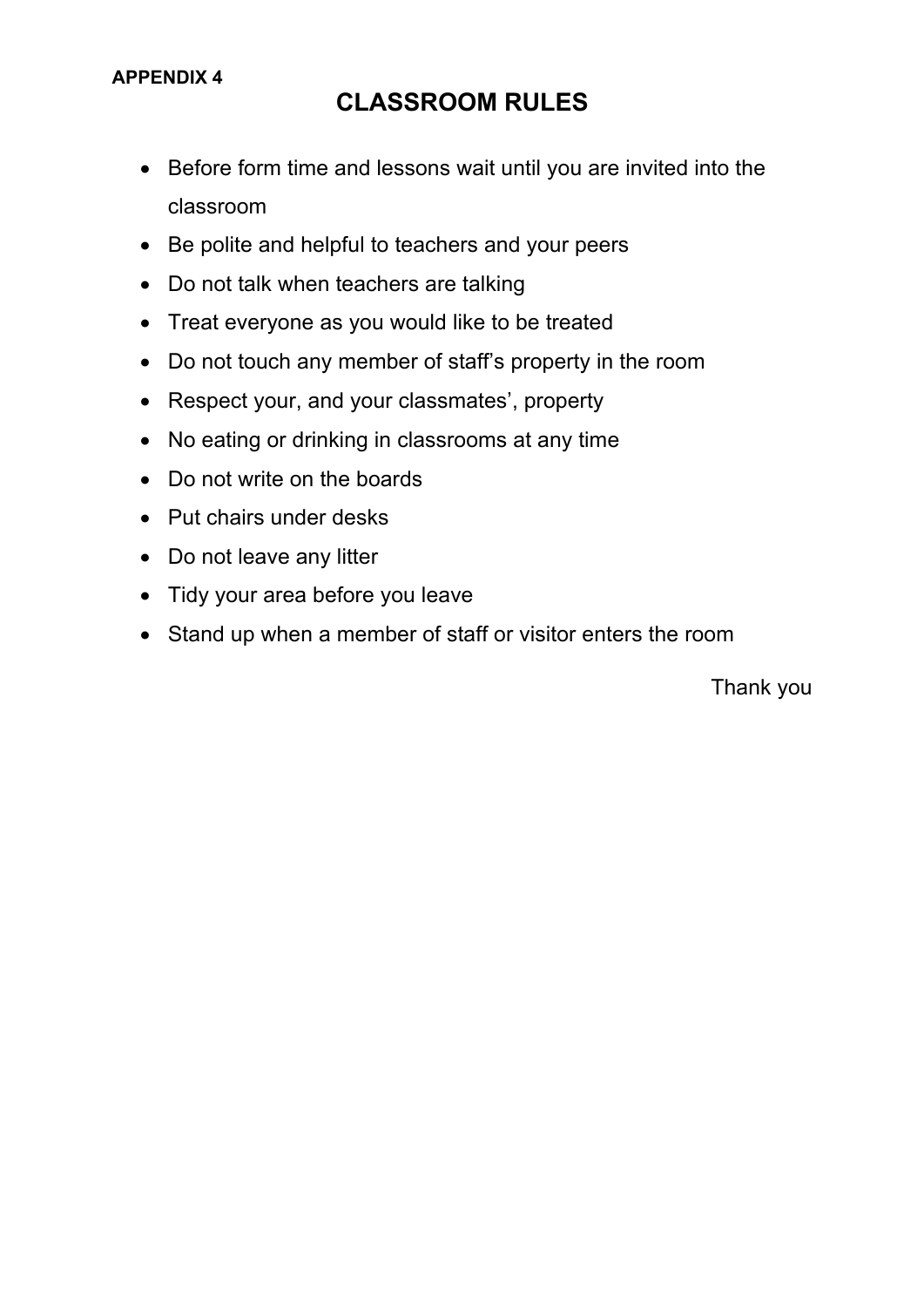#### **APPENDIX 7**

#### **PROCEDURE TO BE FOLLOWED WHEN DEALING WITH THE USE OF ALCOHOL**

There are occasions when the use of alcohol on school premises in relation to various social or other events may be sanctioned.

Girls are not allowed to bring alcohol on to school premises at any other time, either for their own use or for the use of others.

Any flouting of this rule must be reported to the Headmistress immediately or one of the Deputy Heads in her absence and will be dealt with on an individual basis. It will be regarded as a very serious offence and punished accordingly.

#### **PROCEDURE TO BE FOLLOWED WHEN DEALING WITH SMOKING**

The possession and/or use of cigarettes, e-cigarettes and vaping items are forbidden on school premises, school transport or off-site where pupils can be identified in uniform.

Anybody disobeying this rule will be reported to the Headmistress or one of the Deputy Heads in her absence and will be dealt with on an individual basis. It will be regarded as a very serious offence and punished accordingly.

### **PROCEDURE TO BE FOLLOWED WHEN DEALING WITH THE POSSESSION OF ILLEGAL DRUGS**

It is against school rules to be in possession of illegal drugs or to be found to have brought these into school for use by another pupil. It is known and understood that either action may result in expulsion.

Any drugs found in the possession of pupils will be confiscated immediately. Such confiscation should be witnessed by another adult as a defence against any accusation that the drug in fact belonged to the teacher or member of the boarding staff.

The Headmistress or one of the Deputy Heads should always be informed of drug possession on school premises.

If the drug is handed to the police, the Headmistress is not bound by law to give the name or other identifying characteristics of the young person from whom the drug was taken.

A school may maintain confidentiality over such matters.

A record of the incident is to be produced by the Deputy Head (with input from the staff involved) and it should be kept in the pupil's file.

The Governors will be informed by the Headmistress.

#### **MALICIOUS ACCUSATIONS AGAINST STAFF**

Any pupil found to have made a malicious accusation against a member of staff will be subject to the school's most serious sanctions.

The Headmistress and Deputy Heads will have been involved in the investigation and it is likely that the Chair of Governors and the Safeguarding Governor will also already be aware.

The school will take direction and/or advice from the LADO and police as required. Parents and guardians will be kept aware of the matter with direction from appropriate authorities.